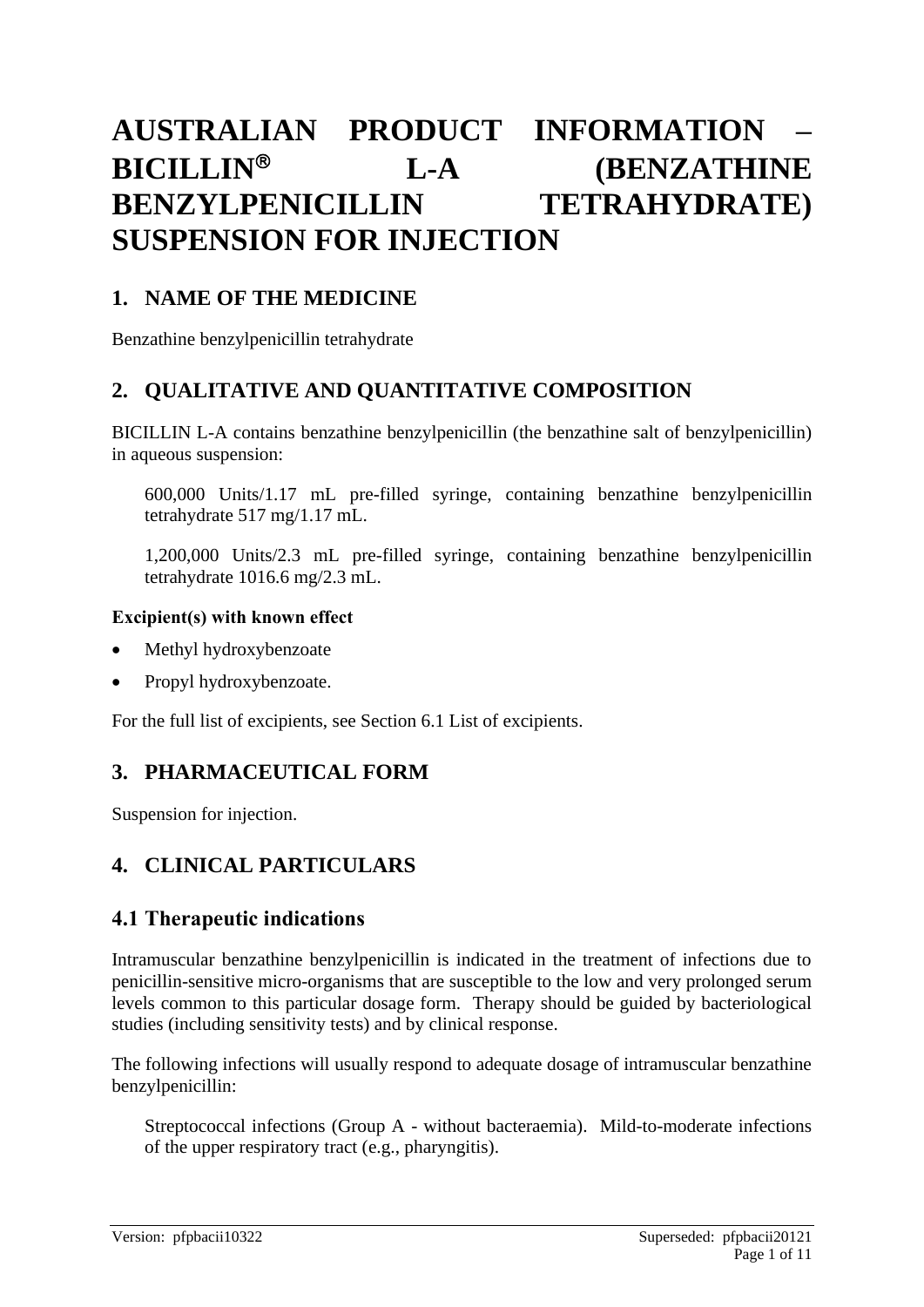Venereal infections - Syphilis, yaws, bejel and pinta.

Medical conditions in which benzathine benzylpenicillin therapy is indicated as prophylaxis:

Rheumatic fever and/or chorea - Prophylaxis with benzathine benzylpenicillin has proven effective in preventing recurrence of these conditions. It has also been used as follow-up prophylactic therapy for rheumatic heart disease and acute glomerulonephritis.

# **4.2 Dose and method of administration**

### **Dosage**

Use a concentration of 442 mg/mL when measuring part doses. The quantity of benzathine benzylpenicillin is based on 1,200 Units/mg potency.

#### *Streptococcal (Group A) upper respiratory infections (for example, pharyngitis)*

A single injection of 1,200,000 Units for adults.

A single injection of 900,000 Units for older children.

A single injection of 300,000 to 600,000 Units for infants and for children under 27 kg.

#### *Venereal infections*

Syphilis - Primary, secondary and latent - 2,400,000 Units (1-dose). Late (tertiary including neurosyphilis) - 2,400,000 units at 7-day intervals for three doses.

Congenital (with normal CSF) - under 2 years of age: 50,000 Units/kg body weight; ages 2- 12 years; adjust dosage based on adult dosage schedule.

Yaws, bejel and pinta - 1,200,000 Units (single injection).

### *Prophylaxis - for rheumatic fever and glomerulonephritis*

Following an acute attack, benzathine benzylpenicillin (parenteral) may be given in doses of 1,200,000 Units once a month or 600,000 Units every 2 weeks.

#### **Method of Administration**

Because of the high concentration of suspended material in this product, the needle may be blocked if the injection is not made at a slow, steady rate.

Administer by DEEP, INTRAMUSCULAR INJECTION in the upper, outer quadrant of the buttock. In infants and small children, the midlateral aspect of the thigh may be preferable. Administration in the anterolateral thigh is not recommended due to the adverse effects observed (see Section 4.4 Special warnings and precautions for use), and vascularity of this region. When doses are repeated, vary the injection site.

Method of administration is the same as with conventional syringe. Remove needle cover by grasping it securely; twist and pull. Introduce needle into patient, aspirate by pulling back slightly on the plunger, and inject.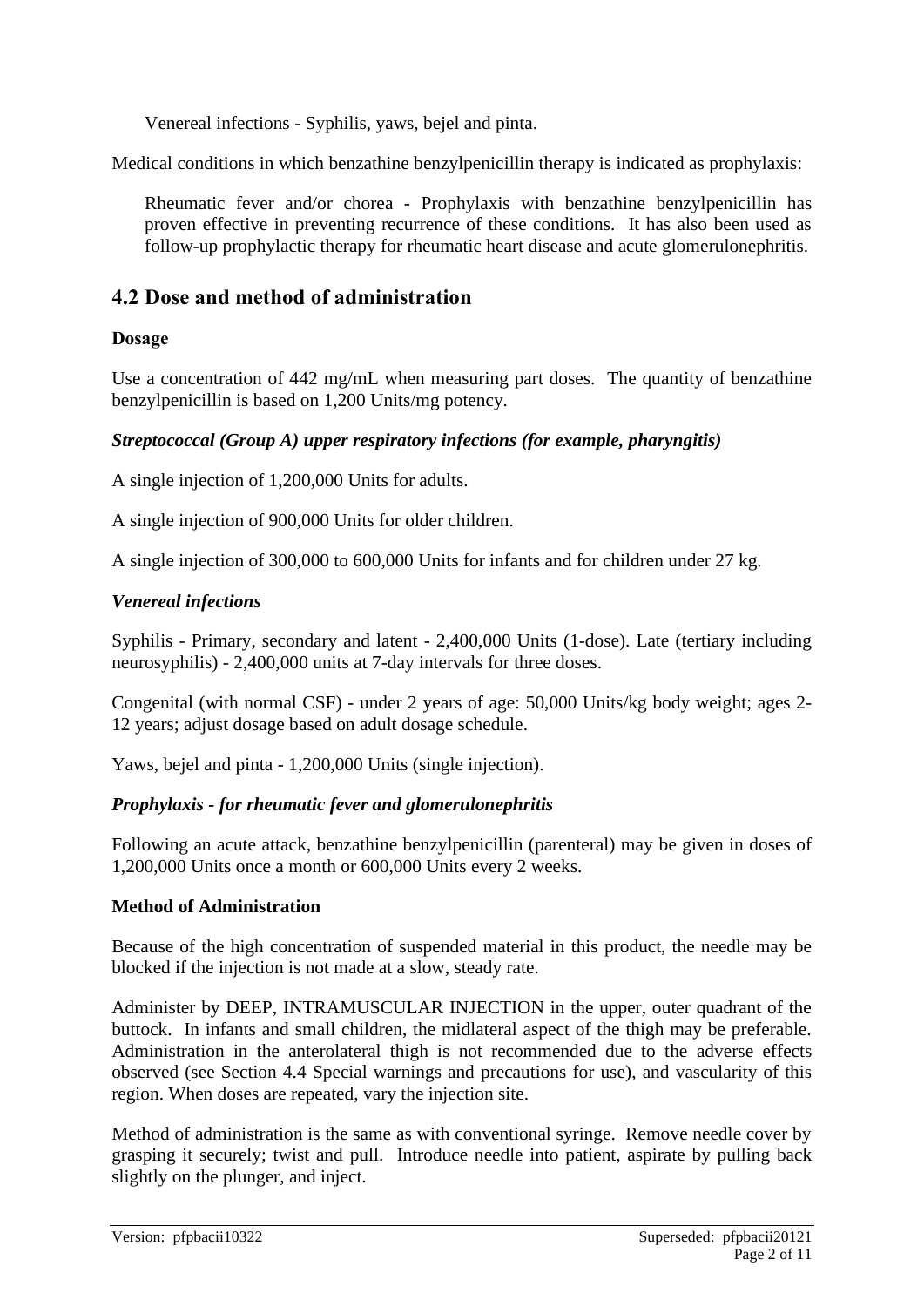Discard any unused portion.

# **4.3 Contraindications**

Previous hypersensitivity reaction to any of the penicillins.

# **4.4 Special warnings and precautions for use**

### **Allergic Reactions**

Serious and occasionally fatal hypersensitivity (anaphylactoid) reactions have been reported in patients on penicillin therapy. Although anaphylaxis is more frequent following parenteral therapy, it has occurred in patients on oral penicillins. These reactions are more apt to occur in individuals with a history of sensitivity to multiple allergens. There have been welldocumented reports of individuals with a history of penicillin hypersensitivity reactions who have experienced severe hypersensitivity reactions when treated with a cephalosporin. Before therapy with a penicillin, careful inquiry should be made concerning previous hypersensitivity reactions to penicillins, cephalosporins and other allergens. If an allergic reaction occurs, the drug should be discontinued and the patient treated with the usual agents, e.g., pressor amines, antihistamines and corticosteroids. Severe anaphylactoid reactions require emergency treatment with adrenaline. Oxygen and intravenous corticosteroids and airway management, including intubation, should also be administered as indicated.

Penicillin should be used with caution in individuals with histories of significant allergies and/or asthma.

Whenever allergic reactions occur, penicillin should be withdrawn unless, in the opinion of the physician, the condition being treated is life-threatening and amenable only to penicillin therapy.

### **Severe Cutaneous Adverse Reactions**

Severe cutaneous adverse reactions (SCAR), such as Stevens-Johnson syndrome (SJS), toxic epidermal necrolysis (TEN), drug reaction with eosinophilia and systemic symptoms (DRESS), and acute generalised exanthematous pustulosis (AGEP) have been reported in patients taking beta-lactam antibiotics. When SCAR is suspected, BICILLIN L-A should be discontinued immediately and an alternative treatment should be considered.

# **Administration Precautions**

*Do not inject intravenously or admix with other intravenous solutions***.** There have been reports of inadvertent intravenous administration of benzathine which has been associated with cardiorespiratory arrest and death.

Inadvertent intravascular administration, including inadvertent direct intra-arterial injection or injection immediately adjacent to arteries, of BICILLIN L-A and other penicillin preparations has resulted in severe neurovascular damage, including transverse myelitis with permanent paralysis, gangrene requiring amputation of digits and more proximal portions of extremities, and necrosis and sloughing at and surrounding the injection site consistent with the diagnosis of Nicolau syndrome (also known as livedoid dermatitis or embolia cutis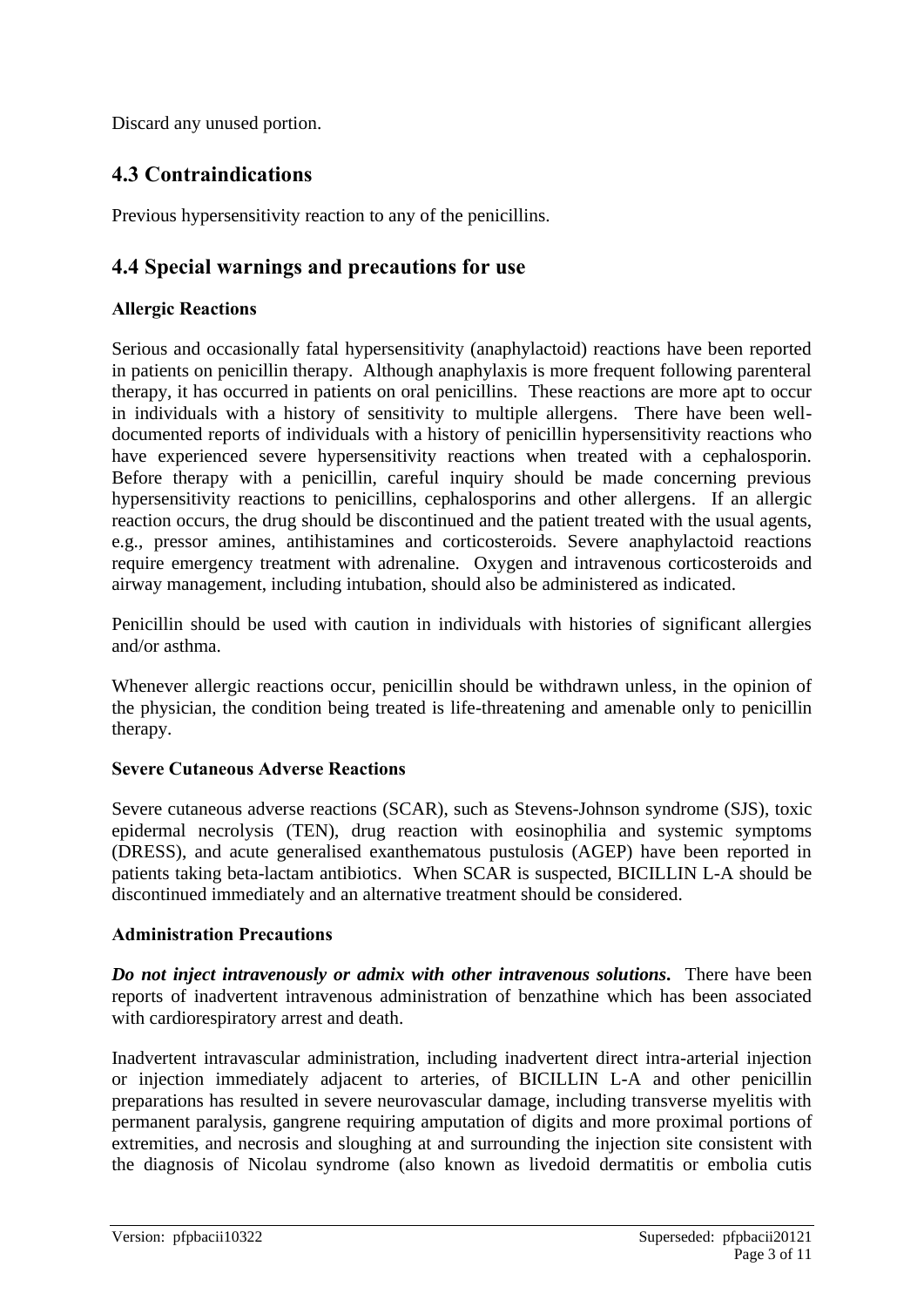medicamentosa). Such severe effects have been reported following injections into the buttock, thigh and deltoid areas. Other serious complications of suspected intravascular administration which have been reported include immediate pallor, mottling or cyanosis of the extremity, both distal and proximal to the injection site, followed by bleb formation; severe oedema requiring anterior and/or posterior compartment fasciotomy in the lower extremity.

Severe effects and complications following accidental intravascular administration have most often occurred in infants and small children. Prompt consultation with an appropriate specialist is indicated if any evidence of compromise of the blood supply occurs at, proximal to, or distal to the site of injection.

*Do not inject into or near a nerve***.** Injection into or near a nerve may result in permanent neurological damage.

Quadriceps femoris fibrosis and atrophy have been reported following repeated intramuscular injections of penicillin preparations into the anterolateral thigh. Because of these adverse effects and the vascularity of this region, administration in the anterolateral thigh is not recommended.

### **Antibiotic-associated Pseudomembranous Colitis**

Antibiotic-associated pseudomembranous colitis has been reported with many antibiotics including penicillin. Treatment with antibacterial agents alters the normal flora of the colon leading to overgrowth of *Clostridioides difficile*.

*C. difficile* produces toxins A and B which contribute to the development of *Clostridioides difficile* associated-diarrhoea (CDAD). Hypertoxin producing strains of *C. difficile* cause increased morbidity and mortality, as these infections can be refractory to antimicrobial therapy and may require colectomy. CDAD must be considered in all patients who present with diarrhoea following antibacterial use. Careful medical history is necessary since CDAD has been reported to occur over two months after the administration of antibacterial agents.

The severity of the colitis may range from mild to life-threatening. It is important to consider this diagnosis in patients who develop diarrhoea or colitis in association with antibiotic use (this may occur up to several weeks after cessation of antibiotic therapy). Mild cases usually respond to drug discontinuation alone. However, in moderate to severe cases, appropriate therapy with a suitable oral antibacterial agent effective against *C. difficile* should be considered. Fluids, electrolytes and protein replacement should be provided when indicated. Drugs which delay peristalsis, e.g. opiates and diphenoxylate with atropine (Lomotil) may prolong and/or worsen the condition and should not be used.

### **Non-susceptible Organisms and Superinfections**

Prolonged use of antibiotics may promote the overgrowth of non-susceptible organisms, including fungi. Should superinfection occur, appropriate measures should be taken.

### **Streptococcal Infections**

In streptococcal infections, therapy must be sufficient to eliminate the organism otherwise the sequelae of streptococcal disease may occur. Cultures should be taken following completion of treatment to determine whether streptococci have been eradicated.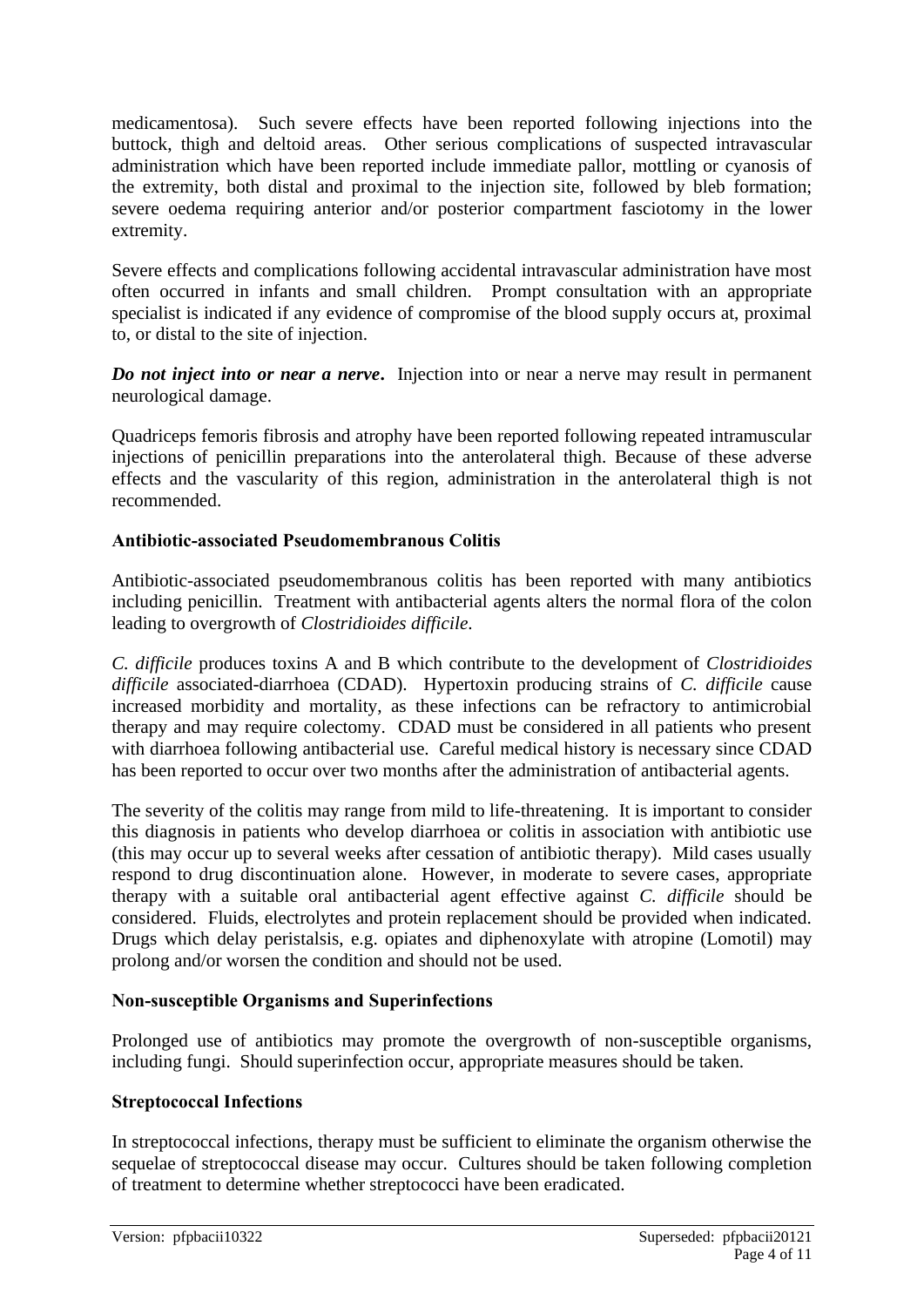#### **Blood and Kidney Function Tests**

In prolonged therapy with penicillin and particularly with high-dosage schedules, periodic evaluation of the renal and haematopoietic systems is recommended.

Fluids, electrolytes and protein replacement therapy should be provided when indicated.

#### **Use in the Elderly**

BICILLIN L-A is known to be mainly excreted by the kidney, the risk of toxic reactions to this drug may be greater in patients with impaired renal function (see Section 5.2 Pharmacokinetic properties). It may be useful to monitor renal function in elderly patients.

#### **Paediatric Use**

(see Sections 4.1 Therapeutic indications and 4.2 Dose and method of administration.)

#### **Effects on Laboratory Tests**

Penicillins can interfere with the copper sulfate reagent method of testing for glycosuria, resulting in falsely elevated or falsely decreased readings. Such interference does not occur with the glucose oxidase method.

#### **Other**

BICILLIN L-A contains approximately 0.11 mEq of sodium per 600,000 units of benzylpenicillin (approximately 2.59 mg of sodium per 600,000 units of benzylpenicillin) and approximately 0.22 mEq of sodium per 1,200,000 units of benzylpenicillin (approximately 5.17 mg of sodium per 1,200,000 units of benzylpenicillin).

# **4.5 Interactions with other medicines and other forms of interactions**

Tetracyclines may antagonise the bactericidal effect of penicillin and concurrent use of these drugs should be avoided.

The rate of excretion of the penicillins is decreased by concomitant administration of probenecid which prolongs, as well as increases, blood levels of the penicillins.

# **4.6 Fertility, pregnancy and lactation**

#### **Effects on Fertility**

No data available.

### **Use in Pregnancy – Category A**

*Category A - Drugs which have been taken by a large number of pregnant women and women of child-bearing age without any proven increase in the frequency of malformations or other direct or indirect harmful effects on the fetus having been observed.*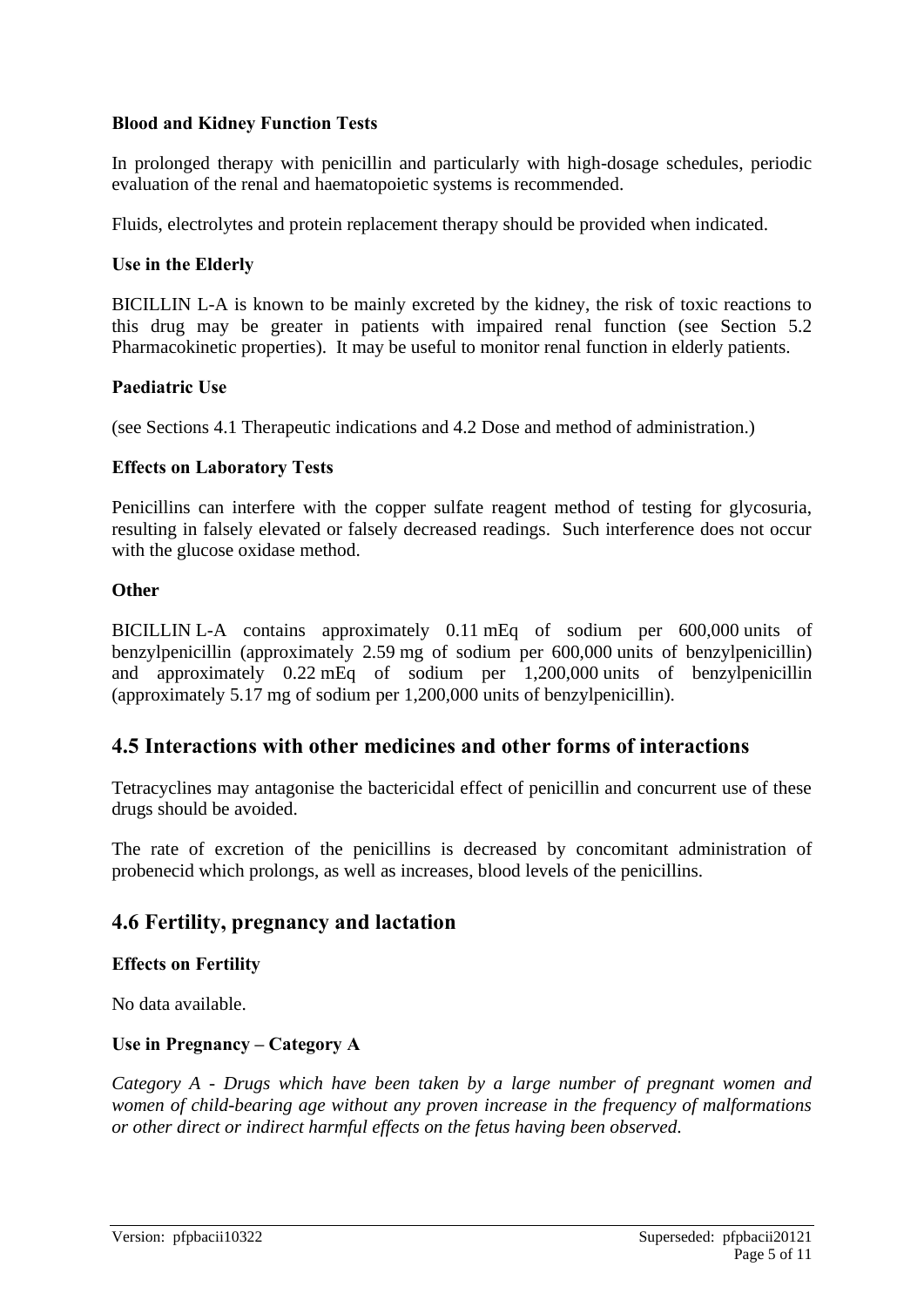Although generally considered to be safe, BICILLIN L-A should be used during pregnancy only if clearly needed.

#### **Use in Lactation**

Soluble benzylpenicillin (the hydrolysate of benzathine benzylpenicillin) is excreted in breast milk. The effect on the infant, if any, is not known. Caution should be used when BICILLIN L-A is administered to a nursing woman.

# **4.7 Effects on ability to drive and use machines**

The effects of this medicine on a person's ability to drive and use machines were not assessed as part of its registration.

# **4.8 Adverse effects (undesirable effects)**

As with other penicillins, untoward reactions of the sensitivity phenomena are likely to occur, particularly in individuals who have previously demonstrated hypersensitivity to penicillins or in those with a history of allergy, asthma, hay fever, or urticaria.

*The following adverse reactions have been reported with BICILLIN L-A during postmarketing experience:*

Skin and Other Subcutaneous Tissue Disorders: Stevens-Johnson syndrome (SJS) and drug reaction with eosinophilia and systemic symptoms (DRESS) (see Section 4.4 Special warnings and precautions for use).

*The following adverse reactions have been reported with parenteral benzylpenicillin (the active moiety in BICILLIN L-A):*

General: Hypersensitivity reactions including the following: skin eruptions (maculopapular to exfoliative dermatitis), urticaria, laryngeal oedema, fever, eosinophilia; other serum sicknesslike reactions (including chills, fever, oedema, arthralgia and prostration), and anaphylactic/anaphylactoid reaction (including shock and death); severe cutaneous adverse reactions (SCAR), such as toxic epidermal necrolysis (TEN) and acute generalised exanthematous pustulosis (AGEP) (see section 4.4 Special warnings and precautions for use).

Fever and eosinophilia may frequently be the only reaction observed.

Gastrointestinal: Pseudomembranous colitis. Onset of pseudomembranous colitis symptoms may occur during or after antibacterial treatment (see Section 4.4 Special warnings and precautions for use).

Haematologic: Haemolytic anaemia, leucopenia, thrombocytopenia

Neurologic: Neuropathy

Urogenital: Nephropathy, acute interstitial nephritis

As with other treatments for syphilis, the Jarisch-Herxheimer reaction has been reported.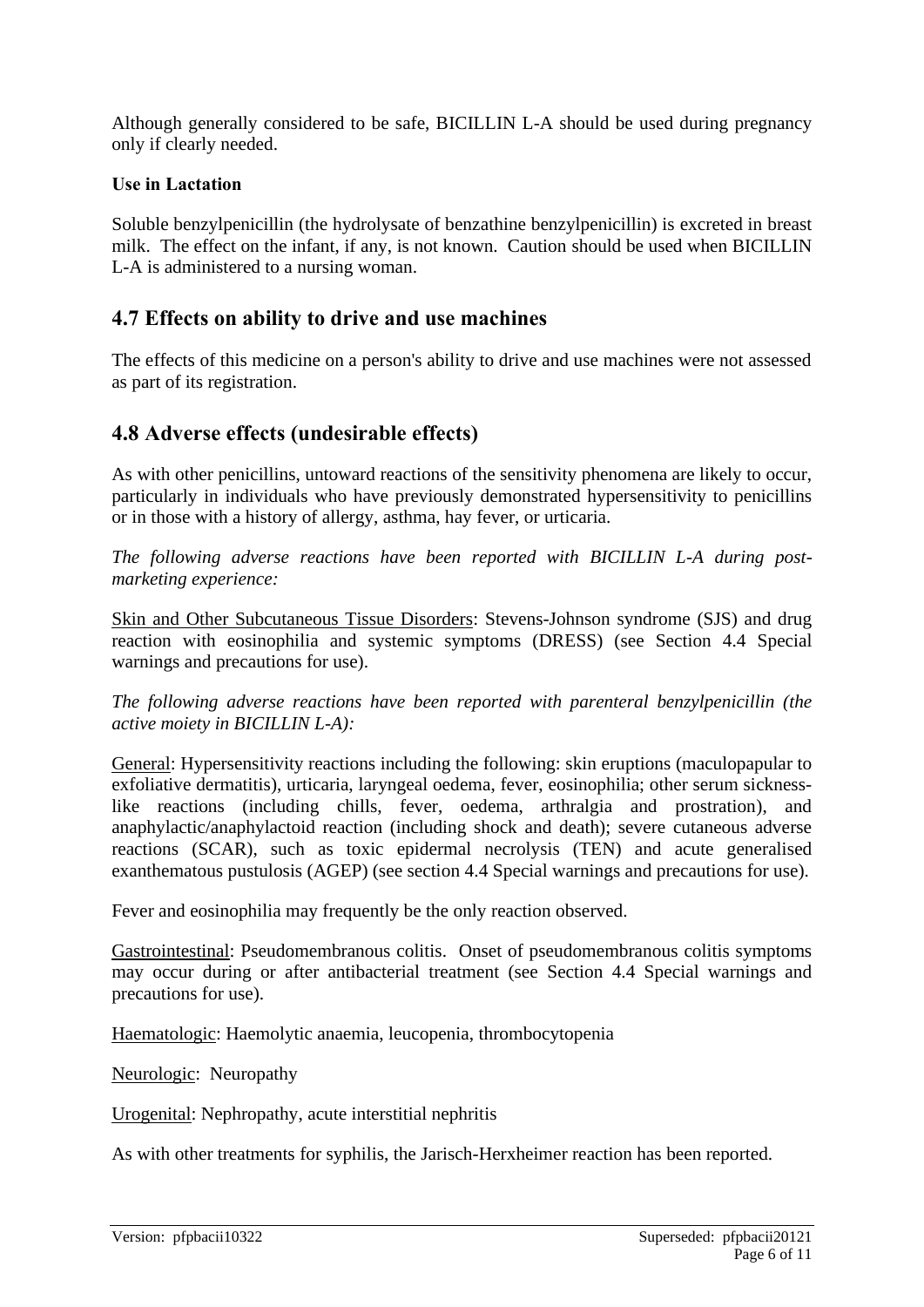*The following adverse events have been temporally associated with parenteral administration of benzathine benzylpenicillin (the active moiety of BICILLIN L-A):*

Body as a Whole: Hypersensitivity reactions (including allergic vasculitis, pruritus, fatigue, asthenia, and pain), aggravation of existing disorder, headache, Nicolau syndrome (also known as livedoid dermatitis or embolia cutis medicamentosa) (see Section 4.4 Special warnings and precautions for use – Administration Precautions).

Cardiovascular: Cardiac arrest, hypotension, tachycardia, palpitations, pulmonary hypertension, pulmonary embolism, vasodilation, vasovagal reaction, cerebrovascular accident, syncope.

Gastrointestinal: Nausea, vomiting, blood in stool, intestinal necrosis.

Haematological: Lymphadenopathy.

Injection Site: Injection site reactions (including pain, inflammation, lump, abscess, necrosis, oedema, haemorrhage, cellulitis, hypersensitivity, atrophy, ecchymosis, and skin ulcer), neurovascular reactions (including warmth, vasospasm, pallor, mottling, gangrene, numbness of the extremities, cyanosis of the extremities, and neurovascular damage).

Metabolic: Elevated BUN, creatinine, and SGOT.

Musculoskeletal: Joint disorder, periostitis, exacerbation of arthritis, myoglobinuria, rhabdomyolysis.

Nervous System: Nervousness, tremors, dizziness, somnolence, confusion, anxiety, euphoria, transverse myelitis, seizures, coma.

A syndrome manifested by a variety of CNS symptoms such as severe agitation with confusion, visual and auditory hallucinations, and a fear of impending death (Hoigne's syndrome), has been reported after administration of benzylpenicillin procaine and, less commonly, after injection of the combination of benzylpenicillin benzathine and benzylpenicillin procaine. Other symptoms associated with this syndrome, such as psychosis, seizures, dizziness, tinnitus, cyanosis, palpitations, tachycardia, and/or abnormal perception in taste, also may occur.

Respiratory: Hypoxia, apnoea, dyspnoea.

Skin and Other Subcutaneous Tissue Disorders: Diaphoresis.

Special Senses: Blurred vision, blindness.

Urogenital: Neurogenic bladder, haematuria, proteinuria, renal failure, impotence, priapism.

#### **Reporting Suspected Adverse Effects**

Reporting suspected adverse reactions after registration of the medicinal product is important. It allows continued monitoring of the benefit-risk balance of the medicinal product. Healthcare professionals are asked to report any suspected adverse reactions at [www.tga.gov.au/reporting-problems.](http://www.tga.gov.au/reporting-problems)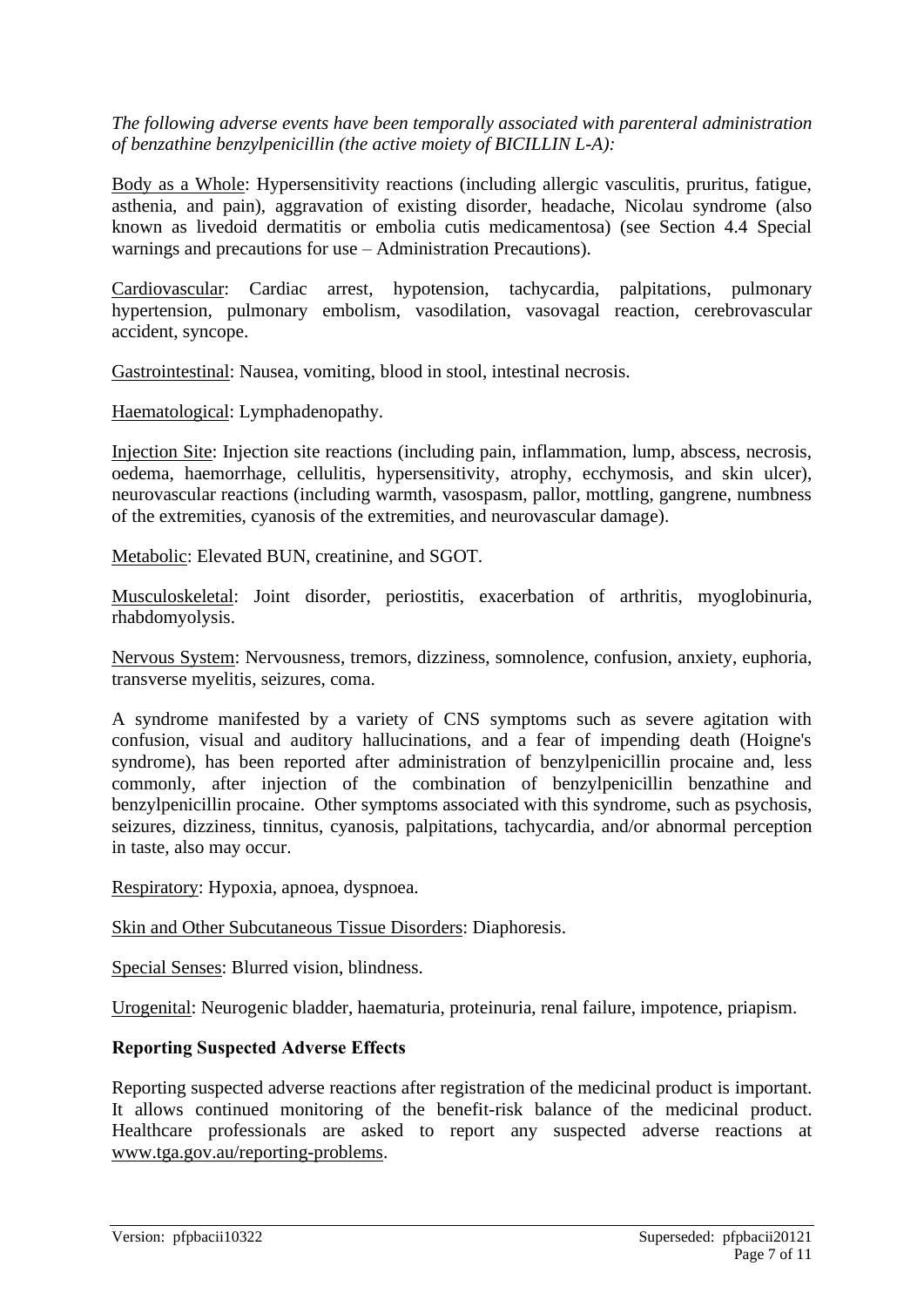# **4.9 Overdose**

There have been no reported overdoses with BICILLIN L-A. Penicillin in overdosage has the potential to cause neuromuscular hyperirritability and convulsive seizures. This is particularly so if the penicillin is given intravenously or to patients with renal failure.

For information on the management of overdose, contact the Poisons Information Centre on 13 11 26 (Australia).

# **5. PHARMACOLOGICAL PROPERTIES**

# **5.1 Pharmacodynamic properties**

#### **Mechanism of Action**

Benzylpenicillin exerts a bactericidal action against penicillin-sensitive micro-organisms during the stage of active multiplication. It acts through the inhibition of biosynthesis of cellwall peptidoglycan, rendering the cell wall osmotically unstable. It is not active against the penicillinase-producing bacteria or against organisms resistant to beta-lactams because of alterations in the penicillin-binding proteins.

The following *in-vitro* data are available but the clinical significance is unknown. Benzylpenicillin exerts high *in vitro* activity against Staphylococci (except penicillinaseproducing strains), Streptococci (Groups A, C, G, H, L and M) and Pneumococci. Other organisms sensitive to benzylpenicillin are: *Neisseria gonorrhoea*, *Corynebacterium diphtheria*, *Bacillus anthracis*, Clostridia spp, *Actinomyces bovis*, *Streptobacillus moniliformis*, *Listeria monocytogenes* and Leptospira spp. *Treponema pallidum* is extremely sensitive to the bactericidal action of benzylpenicillin.

### **Clinical Trials**

No data available.

# **5.2 Pharmacokinetic properties**

#### **Absorption**

Intramuscular benzathine benzylpenicillin is absorbed very slowly into the bloodstream from the intramuscular site and converted by hydrolysis to benzylpenicillin. This combination of hydrolysis and slow absorption results in blood serum levels much lower but much more prolonged than other parenteral penicillins.

Intramuscular administration of 225 mg of benzathine benzylpenicillin in adults results in blood levels of 22.5 to 37.5 nanogram per mL, which are maintained for 4 to 5 days. Similar blood levels may persist for 10 days following administration of 450 mg and for 14 days following administration of 900 mg. Blood concentrations of 2.25 nanogram per mL may still be detectable 4 weeks following administration of 900 mg.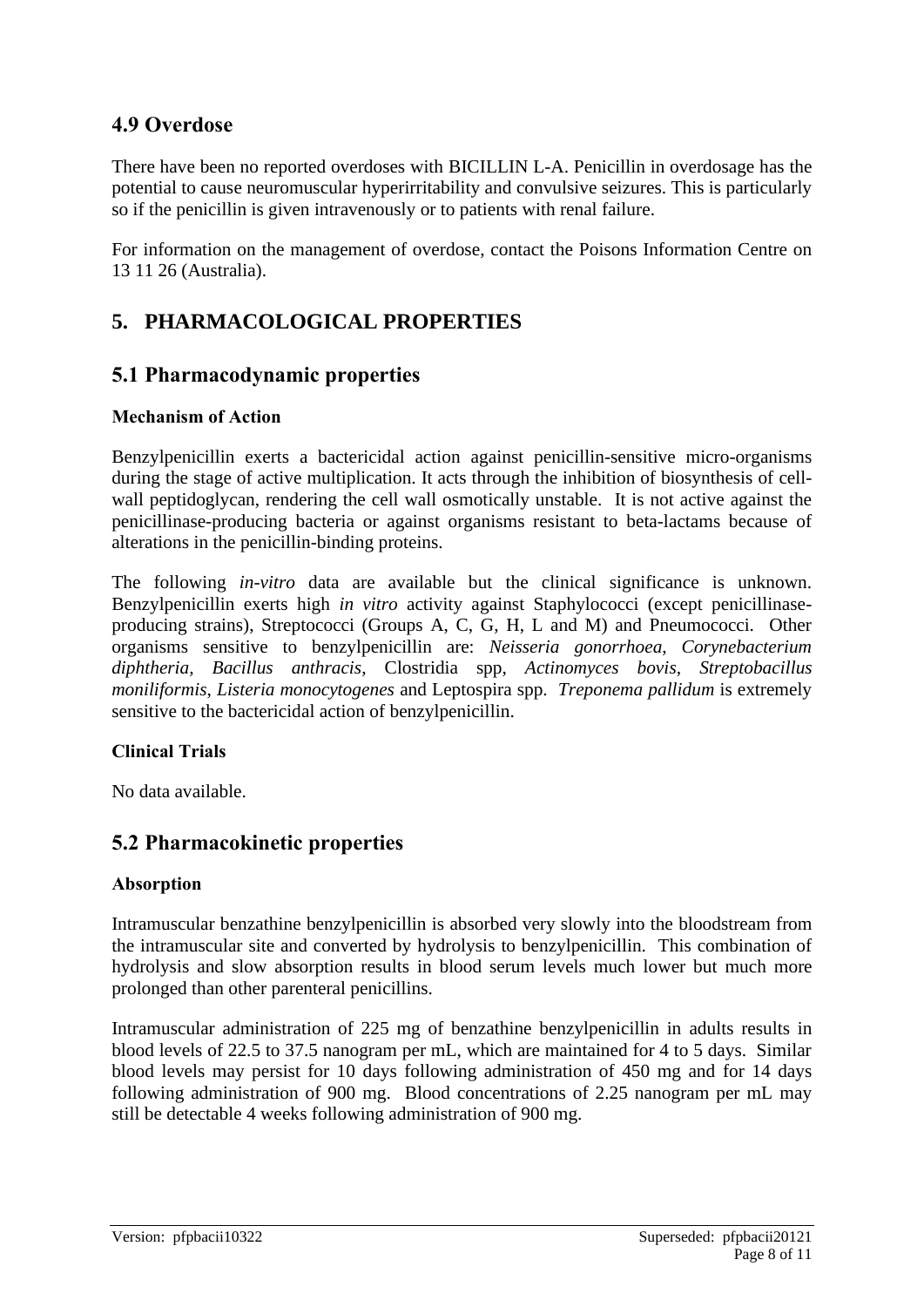### **Distribution**

Approximately 60% of benzylpenicillin is bound to serum protein. The drug is distributed throughout the body tissues in widely varying amounts. Highest levels are found in the kidneys with lesser amounts in the liver, skin and intestines. Benzylpenicillin penetrates into all other tissues and the spinal fluid to a lesser degree.

### **Excretion**

With normal kidney function, the drug is excreted rapidly by tubular excretion.

In neonates and young infants and in individuals with impaired kidney function, excretion is considerably delayed.

# **5.3 Preclinical safety data**

#### **Genotoxicity**

No data available.

#### **Carcinogenicity**

No data available.

# **6. PHARMACEUTICAL PARTICULARS**

# **6.1 List of excipients**

Sodium citrate Water for injections Lecithin Carmellose sodium Povidone Methyl hydroxybenzoate Propyl hydroxybenzoate.

# **6.2 Incompatibilities**

Incompatibilities were either not assessed or not identified as part of the registration of this medicine.

# **6.3 Shelf life**

In Australia, information on the shelf life can be found on the public summary of the Australian Register of Therapeutic Goods (ARTG). The expiry date can be found on the packaging.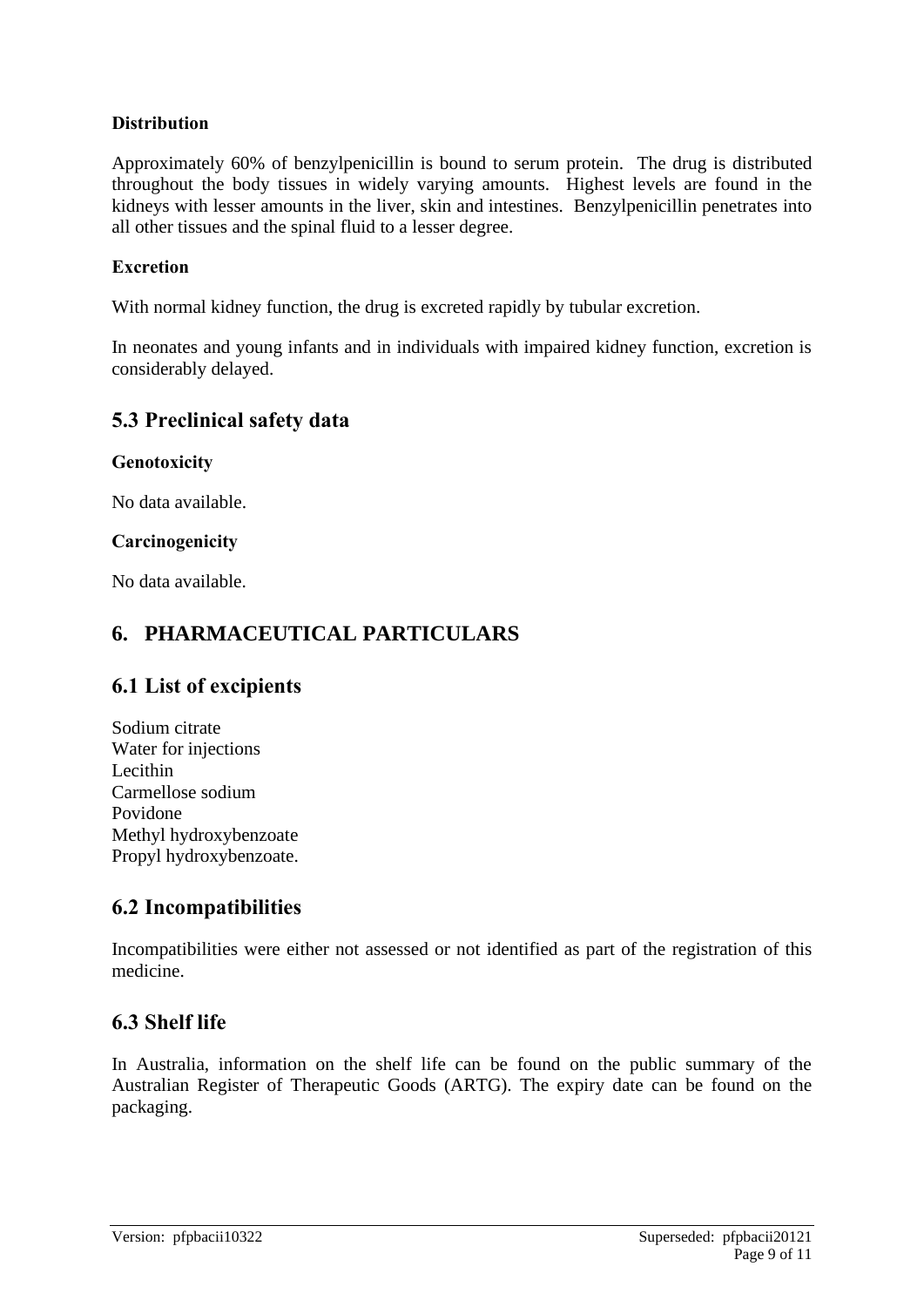# **6.4 Special precautions for storage**

Store at 2 to 8°C. Refrigerate, do not freeze.

BICILLIN L-A may be stored below 30°C, for a single period of up to 2 months, prior to expiry. The date the product is placed outside of refrigerated storage and stored below  $30^{\circ}$ C should be written in the space provided on the carton. After storage outside of refrigeration, the product should be discarded and cannot be returned to refrigerated storage.

# **6.5 Nature and contents of container**

BICILLIN L-A is supplied as follows:

1.17 mL pre-filled glass syringe, containing 600,000 Units benzathine benzylpenicillin tetrahydrate, equivalent to 517 mg; \*packs of 5 and 10 syringes.

2.3 mL pre-filled glass syringe, containing 1,200,000 Units benzathine benzylpenicillin tetrahydrate, equivalent to 1016.6 mg; \*packs of 5 and 10 syringes.

\*Not all pack sizes available.

# **6.6 Special precautions for disposal**

In Australia, any unused medicine or waste material should be disposed of in accordance with local requirements.

# **6.7 Physicochemical properties**

Benzathine benzylpenicillin occurs as a white or almost white powder. It is very slightly soluble in water, freely soluble in dimethylformamide and in formamide, slightly soluble in ethanol (96 per cent).

### **Chemical Structure**



BICILLIN L-A (sterile benzathine benzylpenicillin suspension) is chemically designated as (2S,5R,6R)-3,3-dimethyl-7-oxo-6-(2-phenylacetamido)-4-thia-1-azabicyclo[3.2.0]heptane-2 carboxylic acid compound with *N,N'*-dibenzylethylenediamine (2:1), tetrahydrate.

Chemical Formula:  $(C_{16}H_{18}N_2O_4S)_2 \cdot C_{16}H_{20}N_2 \cdot 4H_2O$ 

Molecular Weight: 981.18